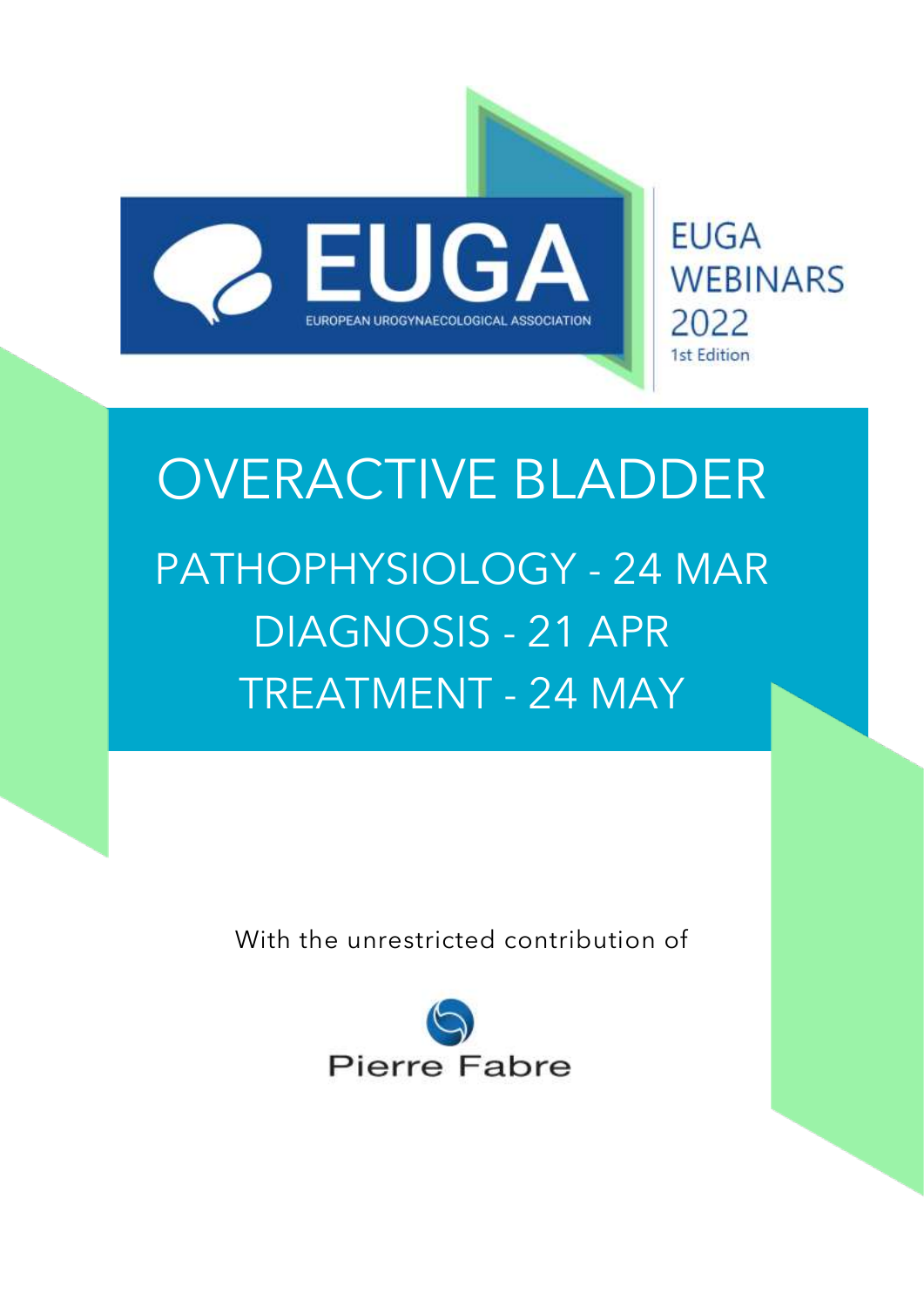

## PATHOPHYSIOLOGY OF THE OAB

#### STEFANO SALVATORE

#### MODERATOR: MAURIZIO SERATI

RATIONALE Overactive bladder is the most common dysfunction of the lower urinary tract. Every urogynecologist, gynecologist or urologist takes care of patients with urinary urgency and / or urge incontinence on a daily basis. However, the pathophysiology of this syndrome is very complex and multifactorial and treatment is still a challenge. There are many possible explanations of OAB, myogenic theory, urolothelial theory, metabolic syndrome, dysbiosis and many others that we will cover in detail during the webinar.

Understanding the pathophysiology of a symptom is the only way to improve the results of our treatment of this symptom

> 24 MARCH 2022 | 17.00-17.45 CET REGISTER ONLINE AT WWW.EUGAOFFICE.ORG

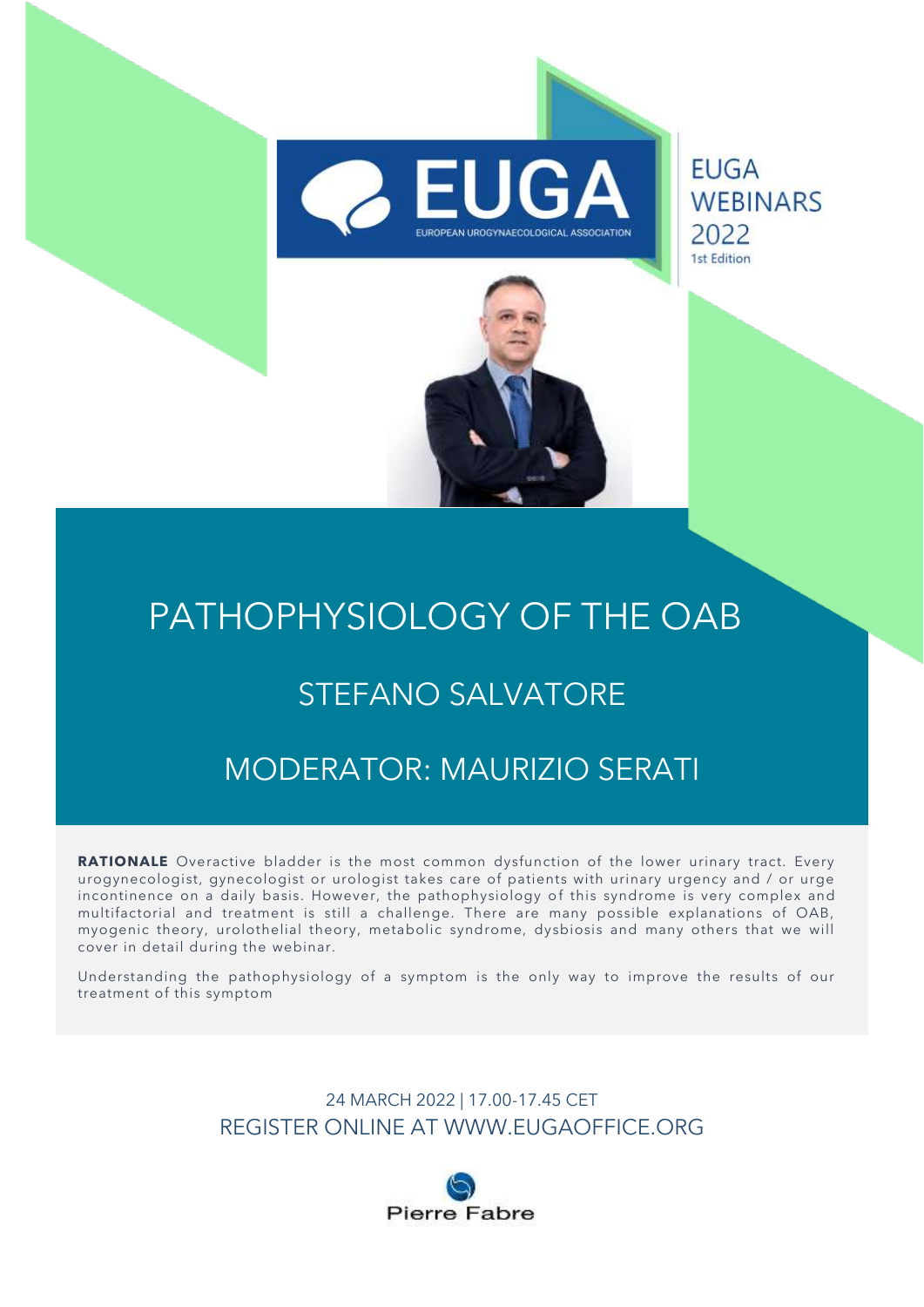

**EUGA WEBINARS** 2022 1st Edition



## DIAGNOSIS OF THE OAB STAVROS ATHANASIOU MODERATOR: STEFANO SALVATORE

## 21 APRIL 2022 | 17.00-17.45 CET REGISTER ONLINE AT WWW.EUGAOFFICE.ORG

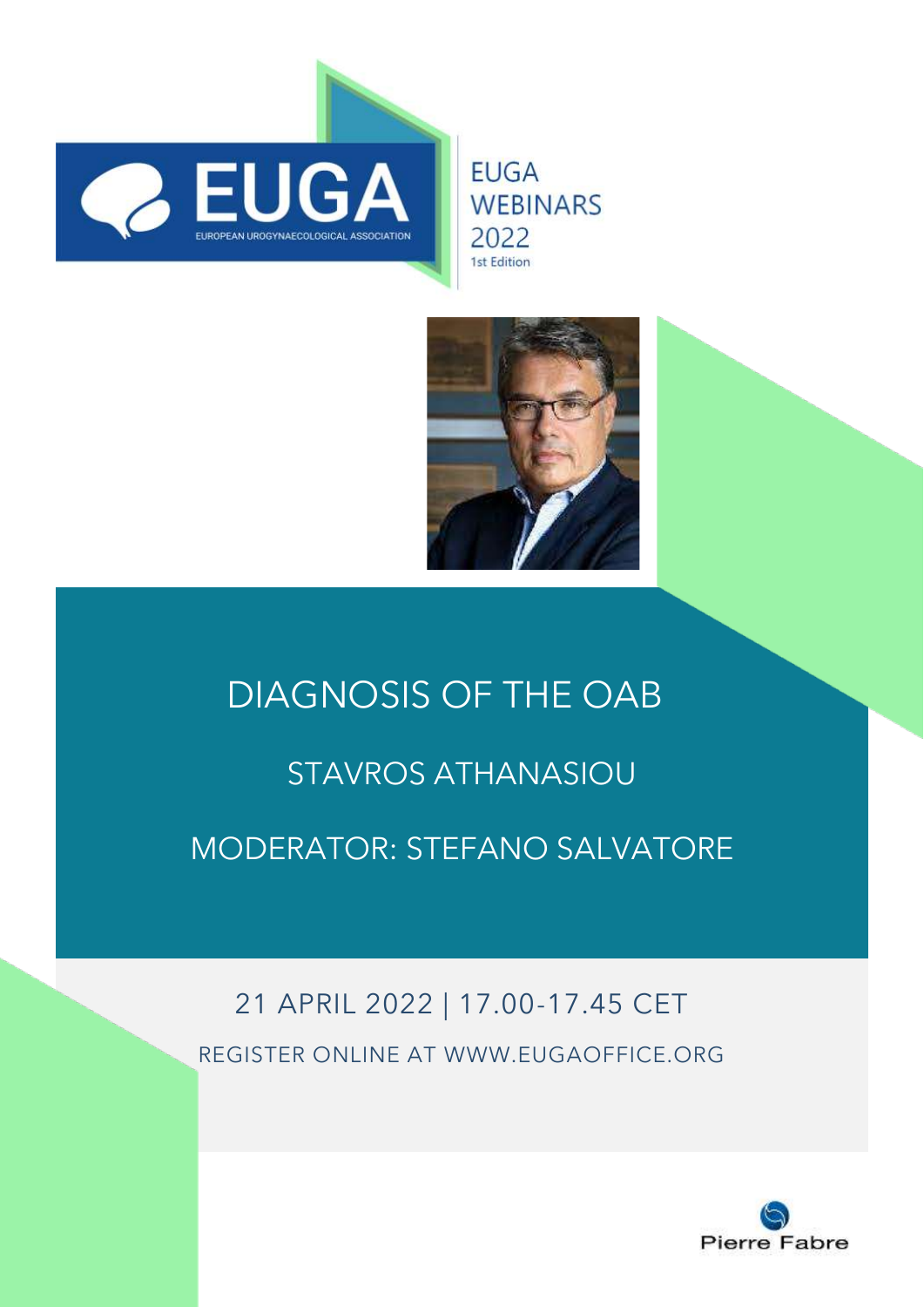

**EUGA WEBINARS** 2022 1st Edition



#### TREATMENT OF THE OAB IS THERE A RIGHT DRUG THERAPY FOR TREATING FEMALE OAB?

#### MAURIZIO SERATI

### MODERATOR: STAVROS ATHANASIOU

**RATIONALE**: Overactive bladder is a multifactorial and complex syndrome with several possible pathophysiological mechanisms involved. There are many possible treatments, such as behavioral interventions, pelvic floor muscle training, bladder training, and pharmacological therapies. Unfortunately, few studies are available, that have compared the different treatments or drugs used to treat women with OAB. However, many patients with OAB drop out of treatment after a few weeks.

Therefore, the treatment of OAB is still a challenge, but only if we are able to understand the pathophysiology of each phenotype and of each patient with OAB, we will improve the outcomes of our treatment of this syndrome

> 24 MAY 2022 | 18.30-19.15 CET REGISTER ONLINE AT [WWW.EUGAOFFICE.ORG](http://www.eugaoffice.org/)